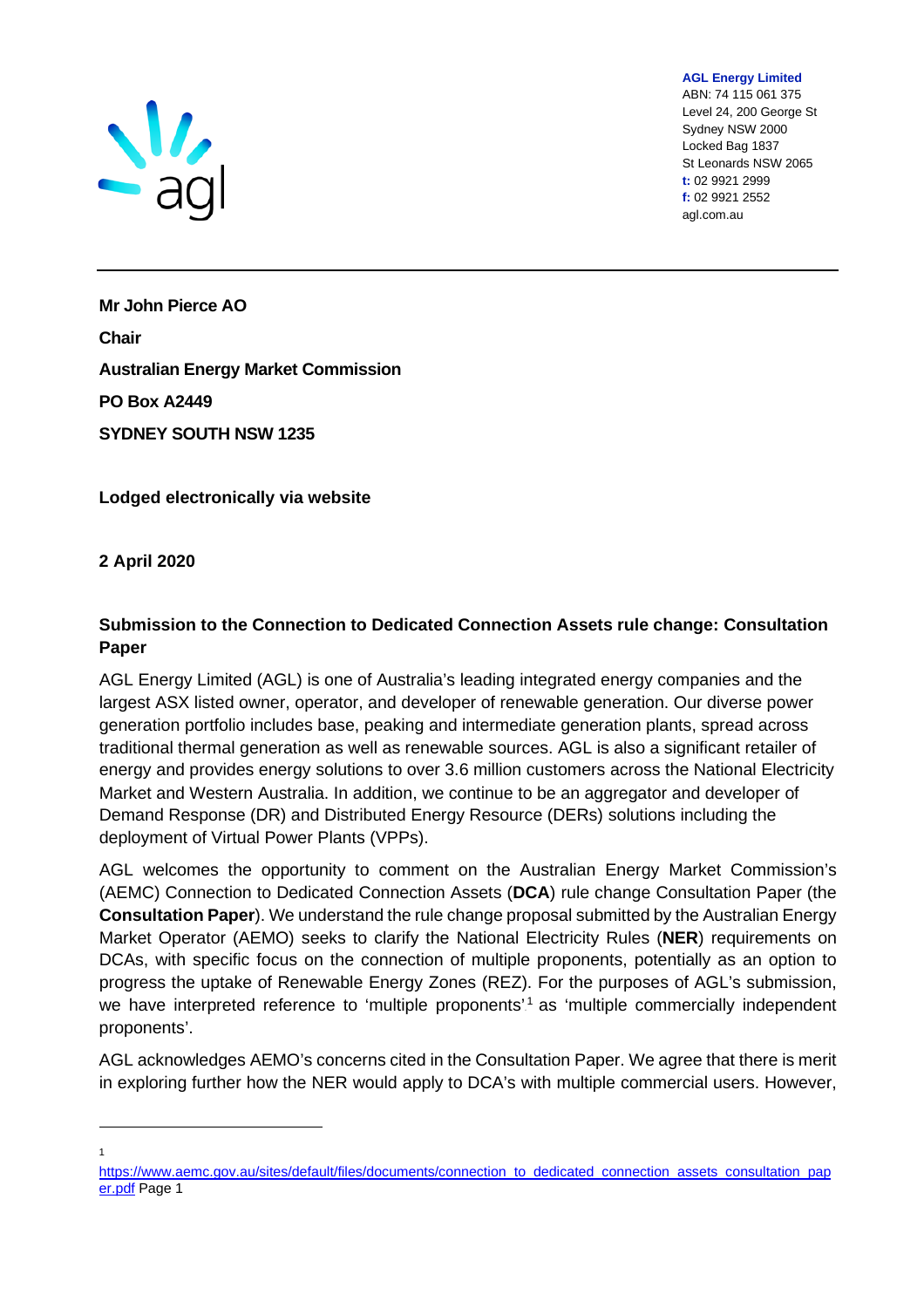

AGL queries whether the timing of this rule change proposal is appropriate, specifically in light of the recent direction by the COAG Energy Council to task the Energy Security Board to progress the development of a REZ framework $^2$  and their broader work program to review how the NEM will operate in the near future to account for the current market transition. In our view, the outputs and outcomes specifically derived from the ESB processes will likely shape REZ policy and regulatory framework design in the NEM. The processes and any recommendations are therefore also likely to interact with the 2017 Transmission Connections and Planning Arrangements rule<sup>3</sup> and could diverge with any proposed changes under this rule change. AGL encourages the AEMC to consider how best to progress this rule change proposal in the current regulatory environment.

Nevertheless, AGL appreciates the forward planning undertaken by AEMO in determining where potential regulatory issues may exist, ahead of problems arising in the market. While we agree that operationally, the existing DCA framework would make it difficult for AEMO to manage operational balancing and identify non-compliance, suitable flexibility must remain to ensure the framework remains commercially viable and attractive to proponents. An overly prescriptive framework may introduce cost and risks to proponents that may be untenantable. For example, requiring NEMcompliant metering systems, and a renegotiation of generator performance standards etc., where new proponents connect to a common DCA will place significant unquantifiable costs<sup>4</sup> on the foundation user (i.e. the first DCA connected proponent) and subsequent connecting parties, eroding commercial value and increasing overall risk.

AGL supports the AEMC looking to the recently reviewed embedded network framework<sup>5</sup> as a possible alternative approach aimed at delivering better balance between regulatory oversight, operational assurance and commercial benefit.

Under this approach, the Dedicated Connection Asset Service Provider (DCASP) could be responsible for commercially negotiating access terms with the proponent, including operational costs, compliance obligations and export rights. In addition, all NEM balancing services and operational processes, such as loss factors, accuracy of metered flows, prudential matters and use of service charges etc., could be made attributable, both legally and financially, to the DCASP. Where non-compliance with the NER was identified at the DCA connection point, the DCASP as the financially responsibly market participant (FRMP) would be held accountable under the NER but could commercially enforce and address these issues directly with its connected users.

Further, AGL believes there would be no need to create transmission connection points for each DCA proponent, nor re-evaluate the principles of open access under an embedded networks style arrangement. However, to limit any issues of commercial frustration, we encourage the AEMC to

<sup>2</sup> [http://www.coagenergycouncil.gov.au/publications/energy-security-board-outcomes-23rd-energy-council-ministerial](http://www.coagenergycouncil.gov.au/publications/energy-security-board-outcomes-23rd-energy-council-ministerial-meeting)[meeting](http://www.coagenergycouncil.gov.au/publications/energy-security-board-outcomes-23rd-energy-council-ministerial-meeting)

<sup>3</sup> From which DCAs were recognised by and introduced into the NER.

<sup>&</sup>lt;sup>4</sup> AGL acknowledge a proponent could undertake some quantitative modelling and sensitivity analysis to determine the likely costs face. However, these would remain estimates to guide an investment decision.

<sup>5</sup> <https://www.aemc.gov.au/market-reviews-advice/updating-regulatory-frameworks-embedded-networks>